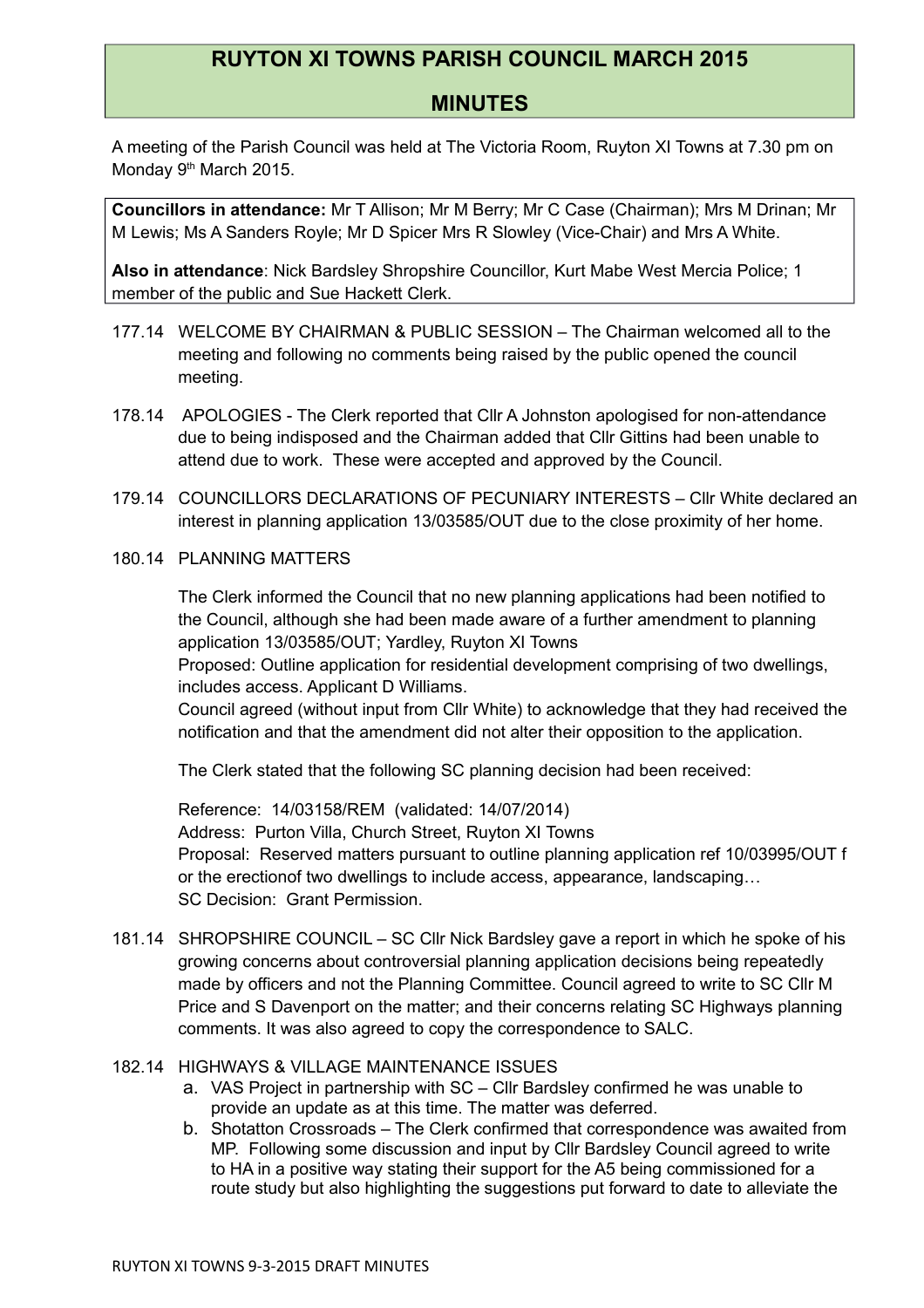problems at Shotatton and Queens Head. Letter to be copied to neighbouring parish councils.

- c. Doctors Meadow Pay Area Following some discussion it was agreed to support the installation of a permanent basketball net by providing a £1,000 grant to Shropshire Council (from this year's contingency budget heading) who are responsible for the play area.
- d. Councillors discussed the problem of dog fouling in the vicinity of Platt Bridge and within the Parish. It was agreed that it should be featured in the next parish newsletter; meanwhile the Clerk was asked to highlight the problem via Yoland Brown's electronic circulation list. Cllr Drinan to investigate the possibility of installing a pole mounted dog waste bin at Five Ways.
- 183.14 LOCAL REPORTS Kurt Mabe provided the monthly Police report and spoke of his success in being able to contact representatives of the Wednesday Wheelers; who apologised for the incident reported at the February meeting. It was agreed that the Clerk communicate the outcome to John Hamlett.
- 184.14 CLERK'S UPDATE REPORT & COMMUNICATION Following a summary of the report at Appendix A. It was agreed that Cllrs M Berry and M Drinan attend a new councillor course whilst the Clerk attend the Awards Course. All councillors would reflect on their need to attend the remaining courses.
- 185.14 FINANCE
	- a. Payments The Clerk presented suppliers invoices and claims; which required authorisation by the Parish Council for payment. It was resolved without dissent that Cllr Lewis and Cllr Slowley be instructed to sign the cheques and check the payments as follows: (Proposed CC; Seconded DS.)
		- Chq 734 Highline Electrics Street light R13 maintenance £111.00.
		- Chq 733 S Hackett £38.56 Reimbursement of costs associated with office.
		- Cha 735 PCC = £12.00 Rent of room  $9/3/2015$ .
		- Chq 736 Post Office £373.20  $4<sup>th</sup>$  Quarter's tax & NI settlement.
		- Chq 737 Staples £49.99 Office supplies/ Security software.
		- Chq 738 D Peate £277.30 Village maintenance Sept Jan.
		- 9/3/2015 Direct Debit Information Commissioner £35.00 Data Protection Sub.
	- b. The Chairman confirmed the accuracy of the bank reconciliation as at 31/12/2014; and that one monthly standing order payment to the Clerk for remuneration had correctly debited the bank account, between Oct – Feb and that this agreed with the HMRC RTI monthly report.
	- c. The Clerk reported that the annual VAT claim had been computed and was £423.00.
- 18614 ST LIGHTING The Clerk reported that she was still chasing the Scottish Power fault on Olden Lane which remained unresolved.
- 187.14 PARISH NEWSLETTER Following some discussion it was agreed that articles would be provided by 25/3/2015 by: Cllr Allison – RoW and Farmers responsibilities Cllr Sanders Royle – The Launch of the Defibrillator & Need for More Volunteers Chairman – The SC Planning Decision Process & Shotatton Cllr Berry – New Councillor Introduction.
- 188.14 PROJECTS Spinney, Defibrillator, Safe Guarding Children and War Memorial. Nothing new to report other than the defibrillator was to be handed over in mid March.
- 189.14 CONFIRMATION OF ACCURACY OF 12 JAN & 9 FEB 2015 MINUTES Council resolved that the minutes of the two meetings were accurate and that the Chairman be instructed to sign them as such. (Proposed CC; Seconded DS.)